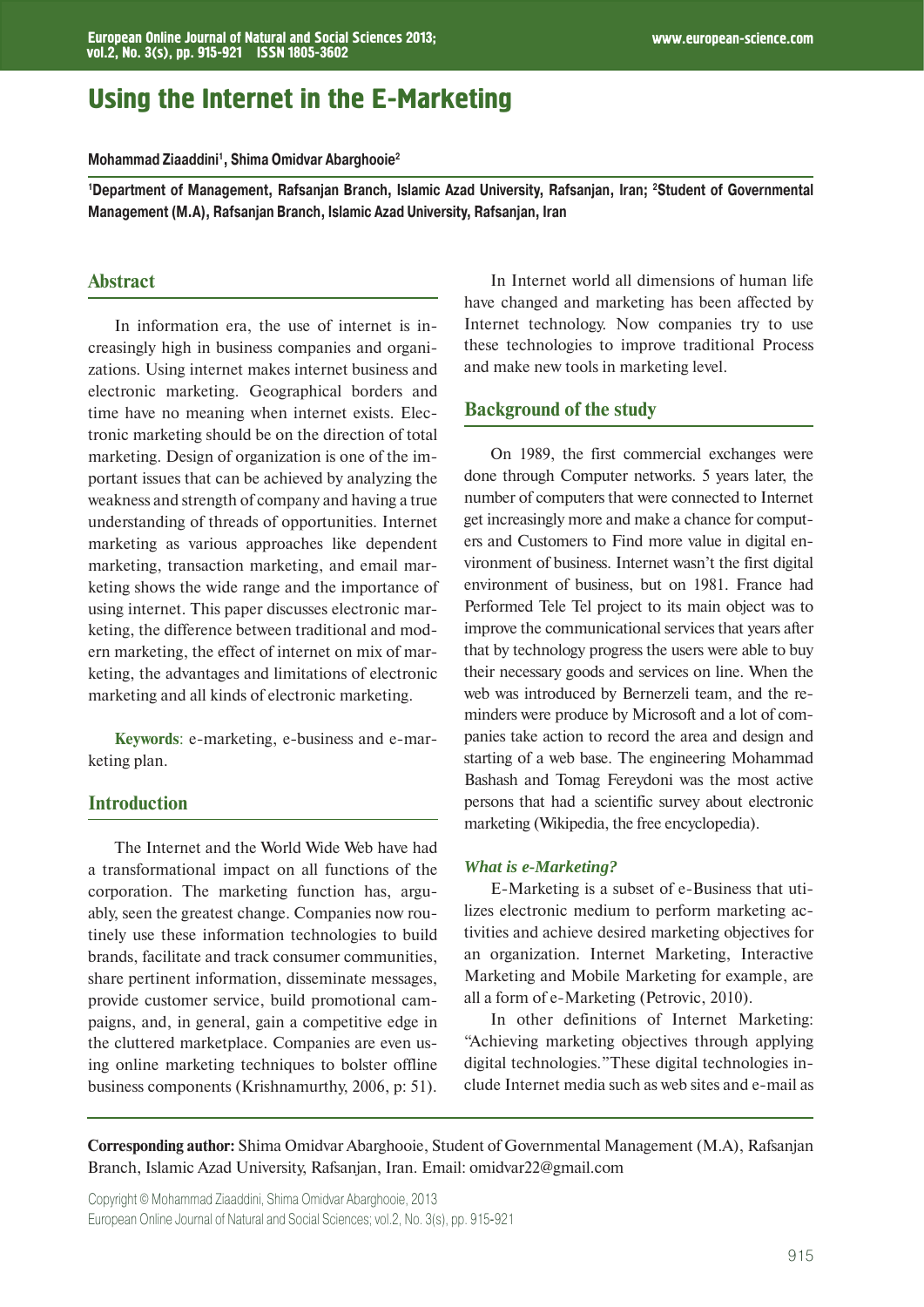well as other digital media such as wireless or mobile and media for delivering digital Television such as cable and satellite (Chaffey, 2012).

In practice, Internet marketing will include the use of a company web site in conjunction with online promotional techniques. However, for Internet marketing to be successful there is still a necessity for integration of these techniques with traditional media such as print, TV and direct mail (Chaffey, 2012).

# *The difference of Electronic market or Physical markets*

The space of electronic market is a complete market with lots of sellers and buyers from all over the world that have enough and update information about market and goods. The presence of mediators is needed in this space. These kinds of markets are

completely competitive and useful. Physical markets do not have this span and have a limit space (Zargar, 2003, p: 324).

# *Difference between e-Business, e-Commerce and e-Marketing*

E-Business is a very broad entity dealing with the entire complex system that comprises a business that uses electronic medium to perform or assist its overall or specialized business activities (Petrovic, 2010).

E-business is an overarching term that describes how an organization uses the Internet/Web to transform organizational performance. Examples of e-business initiatives include Intranets, self-paced e-learning programs for employees, online payroll services, and knowledge management systems (Krishnamurthy, 2006).

| <b>Dimension</b>               | <b>Traditional Marketing</b>             | 10                                                                                                                                                                |
|--------------------------------|------------------------------------------|-------------------------------------------------------------------------------------------------------------------------------------------------------------------|
| Time perspective               | Short-term Focus                         | Long term focus                                                                                                                                                   |
| Predominant marketing function | Marketing mix                            | Marketing mix supported on:<br><b>Customer Relationship Management</b><br><b>Relationship Marketing</b><br>Knowledge management<br><b>Supply Chain Management</b> |
| Distribution model             | Traditional distribution                 | Disintermediation and cyber intermediation                                                                                                                        |
| <b>Value Creation</b>          | Information was an<br>element of support | Information has value, is an asset                                                                                                                                |

#### **Table1. Traditional Marketing versus Internet Marketing**

(Tiagoand Tiago, 2012, p: 420)

E-commerce is transactional in nature and focuses entirely on the use of the Internet/Web to facilitate and accelerate commercial transactions. It is of three Types: business-to-business, business-to-consumer and consumer-to-consumer (Krishnamurthy, 2006, p: 51).

E-Marketing is also a part of e-Business that involves electronic medium to achieve marketing objectives. E-Marketing is set on a strategic level in addition to traditional marketing and business strategy.

Barwise and Farley (2005) found that managers who had adopted Internet marketing tools saw them as being cost-effective, providing increased sales opportunities, and leading to the increased effectiveness of marketing activities(Roderick and *et al*, 2007, p.6).

When compared to traditional marketing, Internet marketing offers a host of additional benefits: lower costs, closer firm and client relationships, redesigning distribution, among others. Regardless of the concept definition, Internet Marketing has emerged as a driving force for change in firms and customer relationships, leading to the development of appropriate technological solutions to the organization and effective exploitation of existing solutions. As Internet and social network impact grows, marketing mix as a marketing support tool seems to be diminishing and technological nature tools are taking its place: customer relationship management, knowledge management, enterprise resource planning, and supply chain management<sup>1</sup> (Tiagoand Tiago, 2012, p: 420).

## *The properties of competition in Internet marketing*

1- In Internet markets the size and bigness of a company may not be an important competitive ad-

<sup>1</sup> SCM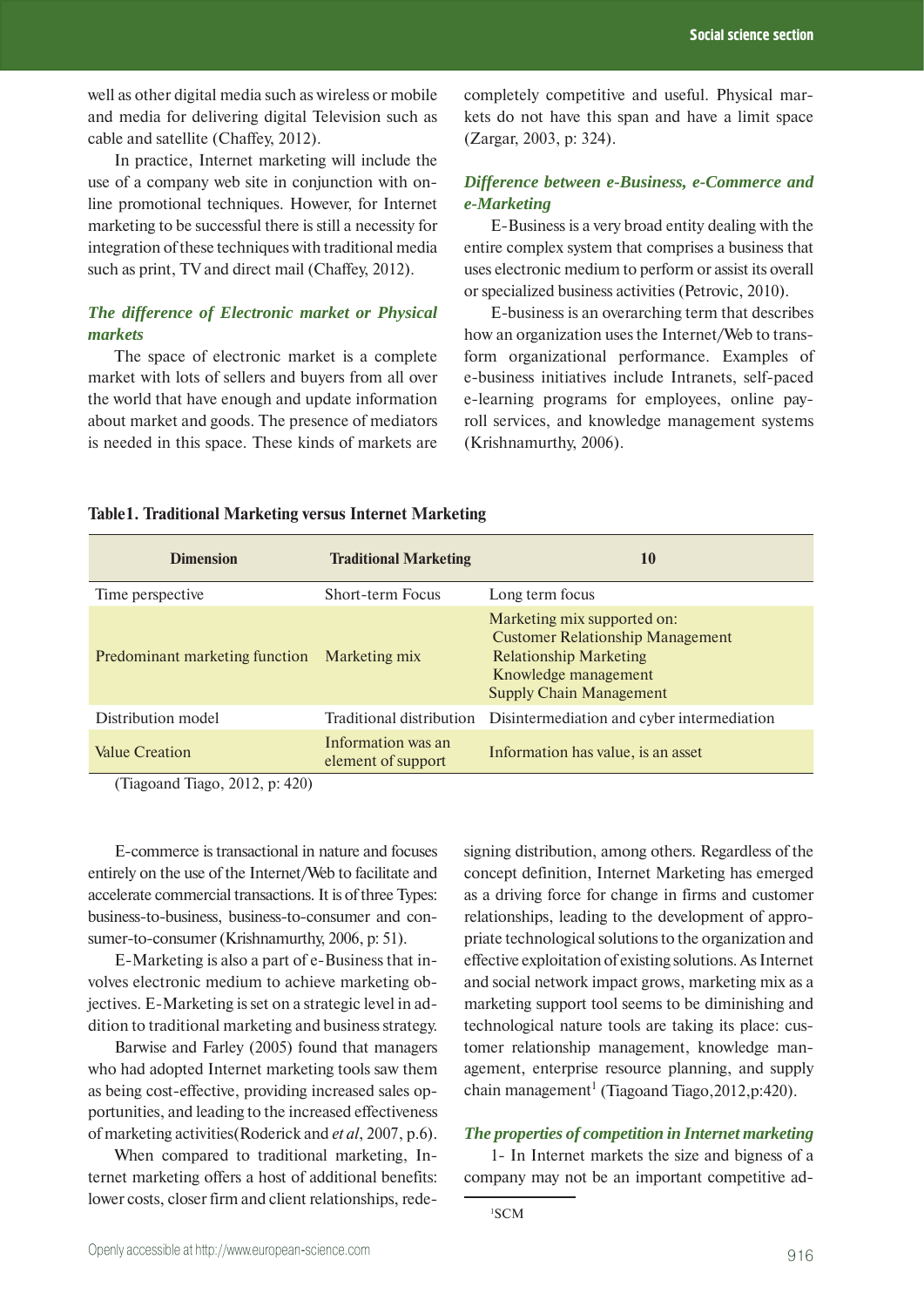vance. The easy entrance of a profitable industry Communicational channels Internet let the newly – arrived companies to compete with bigger companies on market shares and making popularity in market.

2- Geographic and language obstacles also decrease in Internet. The expenses digital delivery has decreased very much and online ordering for companies in distance get easier.

3- The consumers have access not only on some brands, but also on most of the competitor products. Because Internet marketing decreases the expense of searching information for buyers a lot.

4- Internet marketing makes new digital channels of place that makes the emergency delivery of digital products without extra financial and time expense.

5- Servicing to customers in Internet markets has improved more andit's now as ordering and personal (Alipourshyrsavar and Rafiezadeh, 2011).

### *Effect of Internet in E- Marketing*

Use of the Internet will enable exporting firms to reduce international search (Roderick and *et al*, 2007).

It can be expected that exporting firms are more likely to have higher levels of E-M., given that it has the potential to reduce the uncertainty of doing business in foreign markets and increases their ability to respond to new market opportunities (Roderick and *et al*, 2007).

Through propagandistic and Progress with Internet Medias, you can reach to very good and creative marketing opportunities. By using electronic post, some savings can be made in time like designing and progress before read propagandistic and after sale. Internet marketing methods consist of dependent marketing, Email, exchanging marketing and marketing by searching motors (Krishnamurthy, 2006).

To attain a more in-depth analysis of the Internet Marketing concept evolution and integration with other technology-based components, it is necessary to research outside the marketing field. At a first glance, we can find different references to this concept in the literature, such as interactive marketing digital marketing, Internet Marketing, e-marketing and online marketing. All these terms have at least one common characteristic: the use of information technology tools to interact with consumers, enabling strategies oriented to the client and simultaneously minimizing transaction costs (Tiago and Tiago, 2012, p: 419).

|  |  | Table2. Internet Impact on Strategic Dimensions and EIS employed |  |
|--|--|------------------------------------------------------------------|--|
|  |  |                                                                  |  |

| <b>Strategy dimension</b>    | <b>Internet Impact</b>                                               | <b>Tools to employ</b>                                      |  |  |
|------------------------------|----------------------------------------------------------------------|-------------------------------------------------------------|--|--|
| Global market                | Instantaneous global coverage                                        | Website; e-CRM                                              |  |  |
| Global products and services | "Global" posture<br>Customized offer<br>Global offer                 | Website (e-marketing-mix);<br>e-CRM; KM; ERP;<br><b>SCM</b> |  |  |
| Location of activity         | Elimination of the location<br>dimension<br>Virtual networks         | ERP; SCM; email; Intranet<br>and extranets;                 |  |  |
| Global marketing             | Multilingual Site<br>Global awareness<br><b>Cultural adaptations</b> | Website; e-marketing-mix;<br>CRM; KM                        |  |  |

(Tiagoand Tiago, 2012, p: 420)

#### *E-Marketing Plan*

A good e-Marketing plan will have a clear executive summary and unambiguous set of recommendations which can be understood by management and further implemented by technical staff. For this reason it is essential that e-Marketers are familiar with basic principles of the technology and tools that drive e-Marketing activities (Petrovic, 2010).

Every good e-Marketing plan must be developed in line with the organization's overall marketing plan. E-Marketers must first understand the current situation of the company and its environment, profile, segment the target the right market and then strategically position the products as to achieve optimal response with the target market. This is generally achieved through SWOT analysis. By assessing organization's strengths and weaknesses and looking at current opportunities and threats one can devise an e-Marketing strategy that can improve the organization's bottom line (Petrovic, 2010).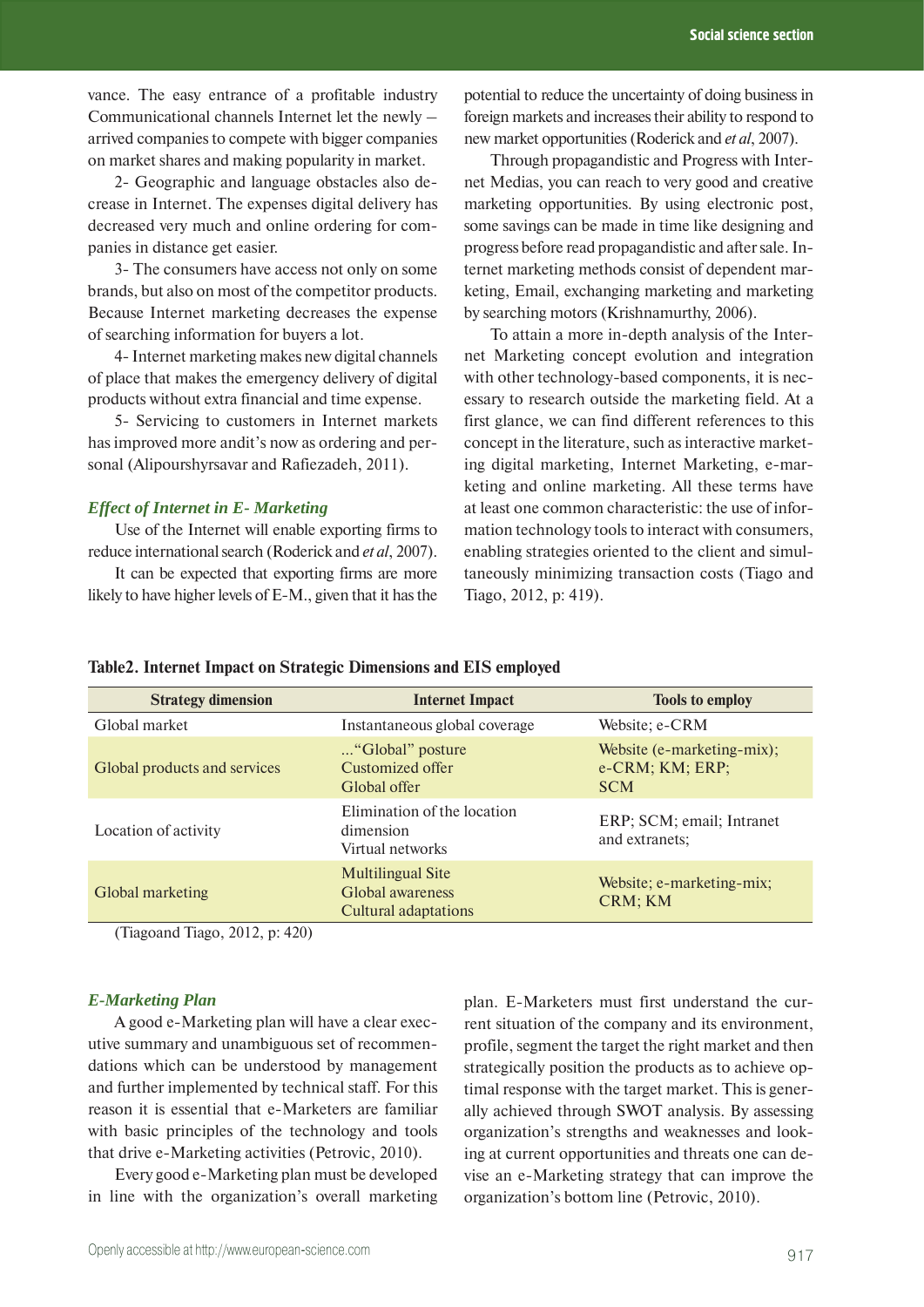A potential structure of an e-Marketing Plan:

1. -Situation Analysis

- 2. -SWOT Analysis
- 3. -Website Audit
- 4. -Marketing Strategy and Objectives
- 5. Budget, Implementation and Evaluation
- 6. Contingency Plan
- 7. Conclusion.

Following are some of the advantages of e-Marketing:

Reduction in costs through automation

Use of electronic media

Faster response to both marketers and the end user Increased ability to measure and collect data Increased interactivity (Petrovic, 2010).

Regarding the disadvantages, we can mention the following:

-Lack of personal approach, dependability on technology

- Security, privacy issues

-Maintenance costs due to a constantly evolving environment

-increased price competition, worldwide competition through globalization(Petrovic,2012).

### *The types of online marketing*

1- Pay per click

As a discipline, pay per click's main focus is to entice users to click on an advertisement to bring them to another destination on the web. In this regard, Pay per click is much like the internet's form of classified ads. Pay per click ads can displayed on search engines, within niche websites, or on social networks. They are targeted, either by search term, profile interest, or on the website on which the pay per click ad is displayed.

A pay per click ad is most commonly made of text or images, or a combination of both, and the pay per click model can also be applied to video(Walker, 2012).

2- SEO

Most commonly the SEO will go after keyword specific vertical searches, but the SEO may target different kinds of search, including image search, local search. Increasing a site's inbound (aka back links) is another common tactic used by the SEO to increase search rankings.

Organic search engine optimization is an approach to business marketing that carefully selects strategies and tactics for a target site in order to obtain business objectives (Petrovic, 2010).

Search engine optimization consulting can provide the secrets to gaining and keeping that momentum –

the momentum that will not only allow a company to compete within a niche, but it will allow it to conquer and control a niche. This will insure search engine rankings that will translate into profits (Petrovic, 2010).

3- Email

The email marketer uses email to enhance the relationship with its, by encouraging loyalty and repeat business. Some methods e-mail marketers will use to enhance loyalty include company newsletters that give relevant company news, exclusive discounts to those who are on the email list. One major disadvantage for email marketers is the constant evolution of spam filters in email programs.

4- Video Marketing

With the rise of YouTube, the use of video online has quickly become a popular way to market online... Common formats a video marketer will use are "How to", "Product review", and "Genuine reaction".

5- Blogging

A blogger can use a blog as a personal or company diary. A blog can also be used to cover news topics in a particular niche. Blogs are also commonly to sell affiliate advertising, provide instruction or insight.

Common blog genres include: political, travel, fashion, projectwork, education, music, and …. (Walker, 2012).

6- Article Marketing/Online PR

Practitioners of these disciplines will write short articles related to their industry to be distributed through free article distribution channels.

A.) click on the bio links to be brought back to the author's website

B.) redistribute the content and

C.) become a new.

7- Social Media

Social media marketing to communicate is designed to encourage large groups of people. Content, frequency, Timing, and how users interact with a social marketing platform specific points that everyone should consider. Joint use of social media such as: customer service, such as responding to complaints, updated radio and Television, News, Awards, Advertising and ... It takes.

8- Viral/Network Marketing

While some may argue that Network Marketing and social media marketing are the same, a network marketer knows very differently. Network marketers focus on building one on one relationship with people who are most likely to use their product or service.

The network marketer also realizes that for any piece of content to "Go Viral", the content must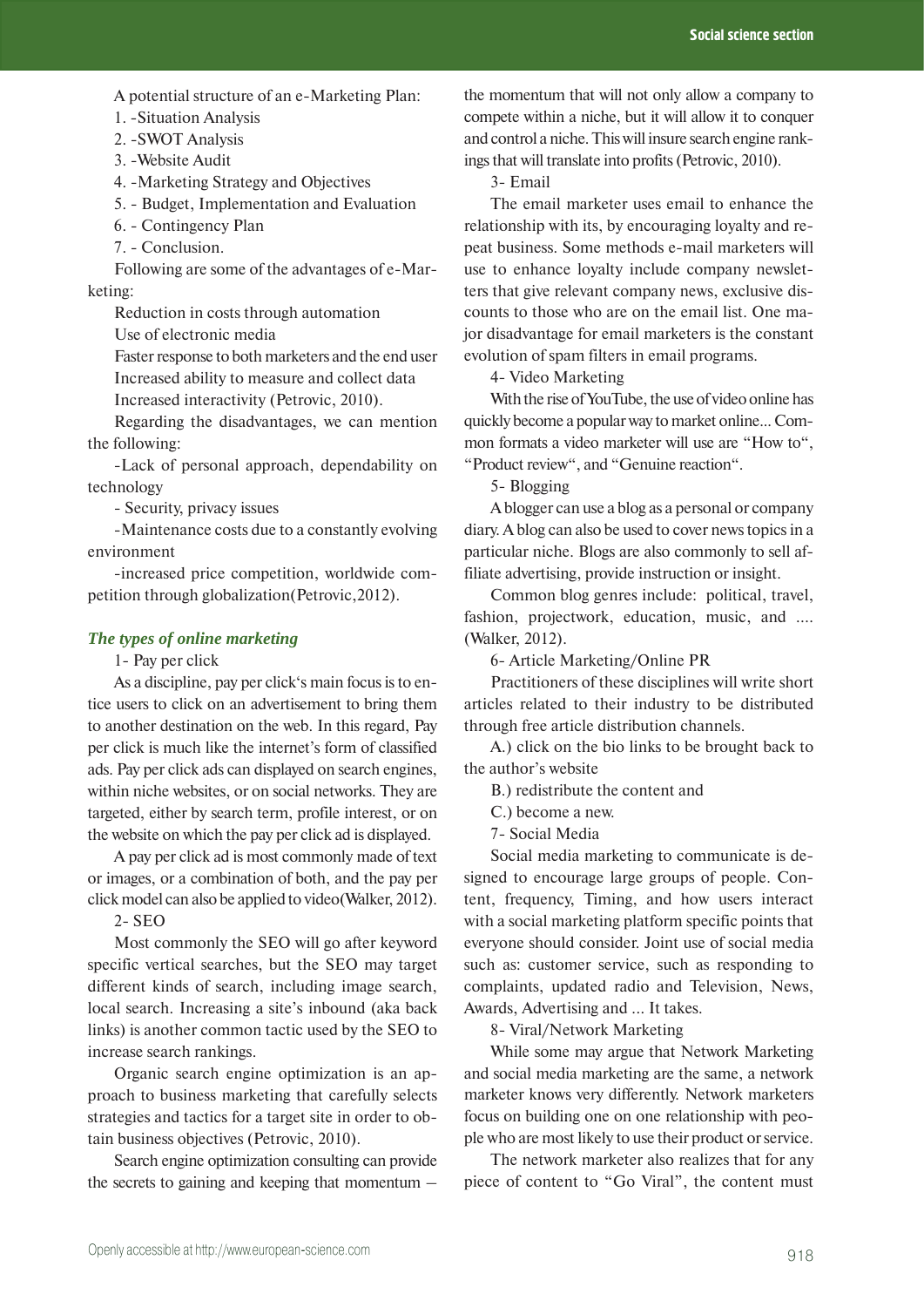not only be good, but there must also be a group of people who will interact with and share the content.

9- Location Based Marketing

The popular philosophy held by location based marketers is to reward users for "checking-in" to a company's physical location. Rewards can include discounts for the person.

10-Contextual Advertising

A contextual advertiser is the closest thing the internet has to traditional media firms, because the contextual advertiser looks for every opportunity to promote their brand.

11- Differences in contextual advertising and network marketing

The primary difference between the two is the contextual marketer is focused on sheer numbers and conversion by volume where as the network marketer chooses to build relationships with the individuals who would actually be using the product (Walker, 2012).

12- Affiliate (performance based) Marketing

The act of selling someone else's product or having someone else sells your product for you. This is the internet equivalent of having a commissioned sales job.

For that reason, selling affiliate products can prove to be an interesting and fun challenge for the person selling the product.

13- User Experience Branding (UXB)

Graphic Design, User interface design, Information Architecture and web development are all branches of this discipline.

14- Interactive Advertising

With web technologies evolving every day, an emerging group of marketers take to creating advertising that requires users to interact, typically by uploading a photo, video or audio (Walker,2012).

#### *Impact of the Internet and the marketing mix*

Philip Kotler (1991) said that marketing mixed is a set of controllable variables (tools) of marketing that the company mixed them to respond to the target market. Marketing mixed consist of all works that the company can do to affect an amount of demand for its products.

These works can be classified in 4variables as four p:

Product, a mixture of goods and services that company supply to its target market.

Price, it is an amount of money that customer had to pay for a product.

Promotion is activities that make a product available for applicants.

Place, is activities that show the value of products and encourage the customers to buy them.

One of the important process in making marketing strategy and one of main Duties of marketers is composing of marketing elements. Successfulness of marketing programs depends highly to the true composition of elements. By coming of communicational technology and electronic doing of business activities, the combined design of marketing has changed a little, as the combined elements of marketing changed basically and this change continue still.

The product can be defined as follow: anything that can be supply to market for taking the attentions or using and consuming that can satisfy the needs is called the product. The product is highly affected by the internet.

Internet has made a way for initiative in producing the products, since the companies can have a direct access to consumers and use the in formations to expand the new products. Decreasing the expense of collecting and distributing information of consumers by IT had helped to this process. Internet bases like Yahoo that are known as the threshold will help consumers to find their necessary information. Sellers should pay attention to these services and use them to give information about themselves to consumers.

Goods like computer software's, books, graphic design, film and music are some cases that will be affected by internet, since these goods can be keep as digital goods and can be transfer by internet easily, without any need to physical transmission. Also those goods that were sold by post system have a potential ability to sell and buy by internet. One of the main advantages of electronic markets is making value by giving variety to products and producing the products in different forms. Goods like music can be prepare according to the consumer's Preference and needs. For example mosaics can be supply in different kinds of sizes, in proper quality and different prices, or one can buy just one page of a magazine without any need to buy the entire magazine. Therefore internet can give a value to consumers by giving variety to products. Of course it should be note that all the products can't be selling by internet, especially those that need to face to face connection with consumer (Mirhosseiniand Azizi, 2008).

Price: price is the only factor that makes income and as Kotler (1991) has said, other factors show the cost. Decision making about price of products in internet is as important as decision making about price of products in internet is as important as decision making about traditional pricing. Internet increases the competition about decreasing the prices, Therefore it will make equal prices.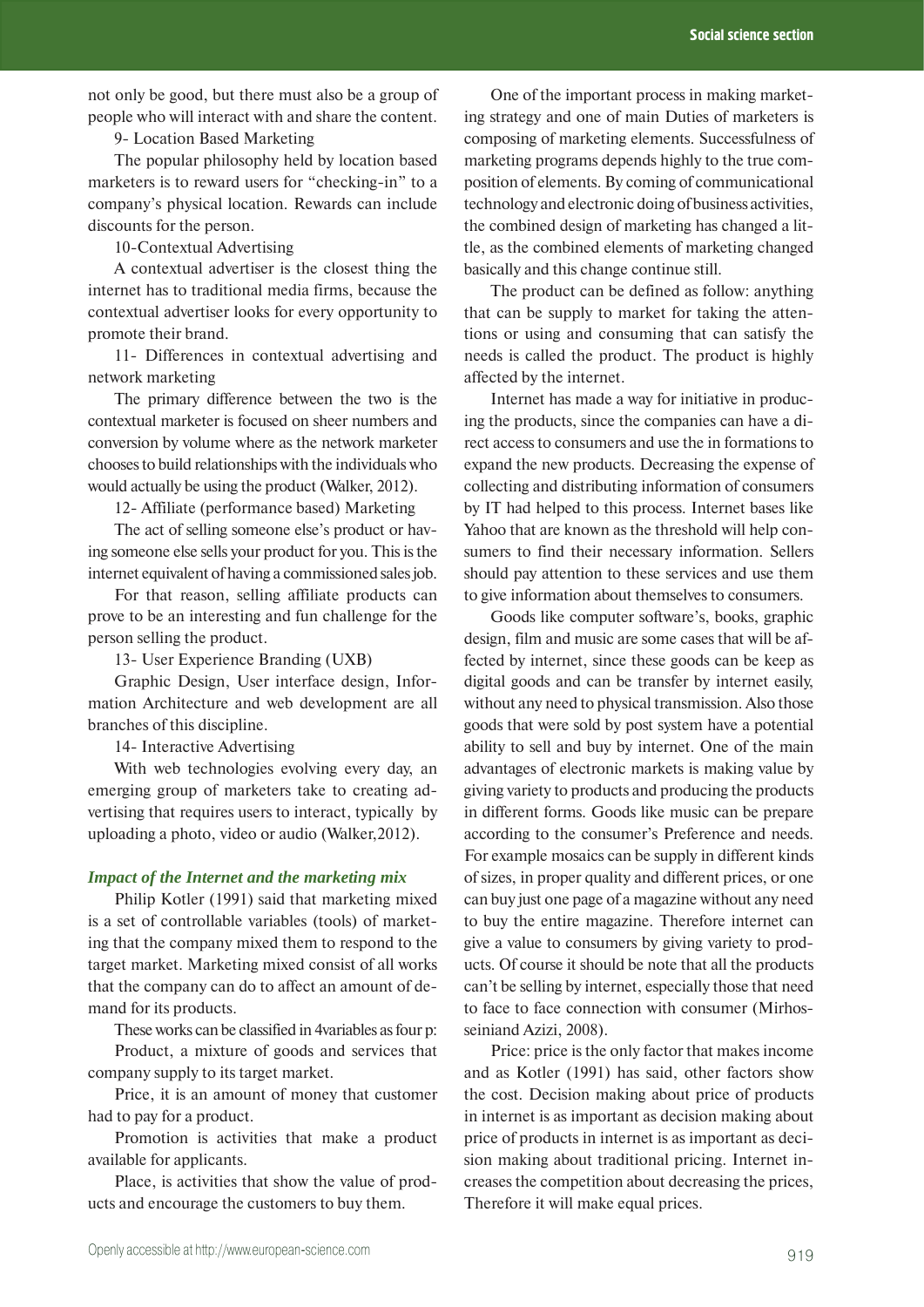Also being able to comparing different prices in internet, has increase the competition for decreasing the prices and according to economic theories the price of good or service will get close to its final expense. Therefore, using of new price making models is necessary in internet. Also as it was said by forming of new kinds of value making in internet, traditional price making models can't answer the needs of marketers. Omitting some of the takes due to their international selling and also omitting of some intermediates had an important role in decreasing the price of products in internet, for instance Cisco company by transferring 40% of commercial activities to internet, have decreased its annual operational expenses to 270 million dollar.

With these conditions in internet environment, offices had to pay attention to other factors than price to increase their competition power. For example by making variety to products by internet, buyers will be less sensitive to price. When the presented products meet the preference of consumer, the buyer will be more satisfy and seller can receive more money from consumer.

Distribution, (place): For most of the companies, place means distribution of channels that are organizations and persons that have a role in transferring of product or service from producer to consumer. One of the main effects of internet on factor of place is increasing of its size. Everywhere that you can connect to internet in market domain, is under cover of companies. World access to internet that is one of the its special properties, has made a big consuming market for company's products. Internet enables the companies to omit some of the members of value chain. The producers could eliminate the intermediatesand retailers by having the opportunity to call directly with the consumer. For example DELL Company had sold its products from internet base; therefore it has eliminated most of the intermediates and retailers. This phenomenon that is due to electronic business is called omitting intermediate, means omitting of constructions like retailers and whole sellers and selling directly to the customer. Of course besides omitting of intermediates, another phenomena call virtual intermediates exist in internet. These intermediates that are special for electronic business are mainly about presenting goods and informational services. For example, internet bases like Yahoo that present information about different goods to customers, are in fact a kind of virtual intermediates that guide the customer to the internet base of seller. Searching motors, portal sites and … is all part of this intermediate. These intermediates enable the small producers to have an easier access to market. Another impact of internet on place factor is

decreasing of distribution expenses for digital productions that sometimes are close to zero. With these advantages, one of the main problems of marketers about place factor is not being able to have a physical access to products and sellers that is a big problem for some goods. Therefore, in this situation, physical markets like Val Mart are still popular.

Promotion (advancement and spreading): promotion has different methods that companies use the inform customers about the advantages of products and encourage them to by them. These methods are divided in 4 groups: propaganda (like not print of catalogue), increasing the selling (like distributing the discount coupon), public relation (like attending in fairs) and personal selling (like discussion on the presence of customer). Internet is a communicational technology. It is clear that internet has a deep impact on the way of promotional activities. Internet makes infinite positions for companies to propagandize their products companies can give propaganda according to the preference of customers by collecting information about them in internet. This matter is important when the customer wants and detailed information about the product.

Companies can promote their promotion programs with very less expense to all over the world by internet. But it should be note that promotion principles in internet are different from propaganda principles in traditional media like TV, radio and magazines. In internet the propaganda message is received by customer just when he/she wants, he/ she can have control on the kind and time of propaganda display and desist it whenever he/she wants. Therefore, in internet environment, the customer isn't just a listener, but it is companies that have to be a listener. Therefore today most of the companies have some parts in their internet bases to connect to customers, for example discussion rooms that users can share their experience about products with other customers or discuss with company experts about the properties of products. Internet is a ideal media to make and keep a truthful relation with customers.

There are some limitations in doing promotional activities Internet.

For example the concerns about personal limits makes those customers don't give their personal information to companies. Additionally, today customers know how important their personal information is and they want the company to pay them or service them versus taking their information. So, it's clear that Internet has deep influence on mixed factors of marketing (Mirhosseiniand Azizi, 2008).